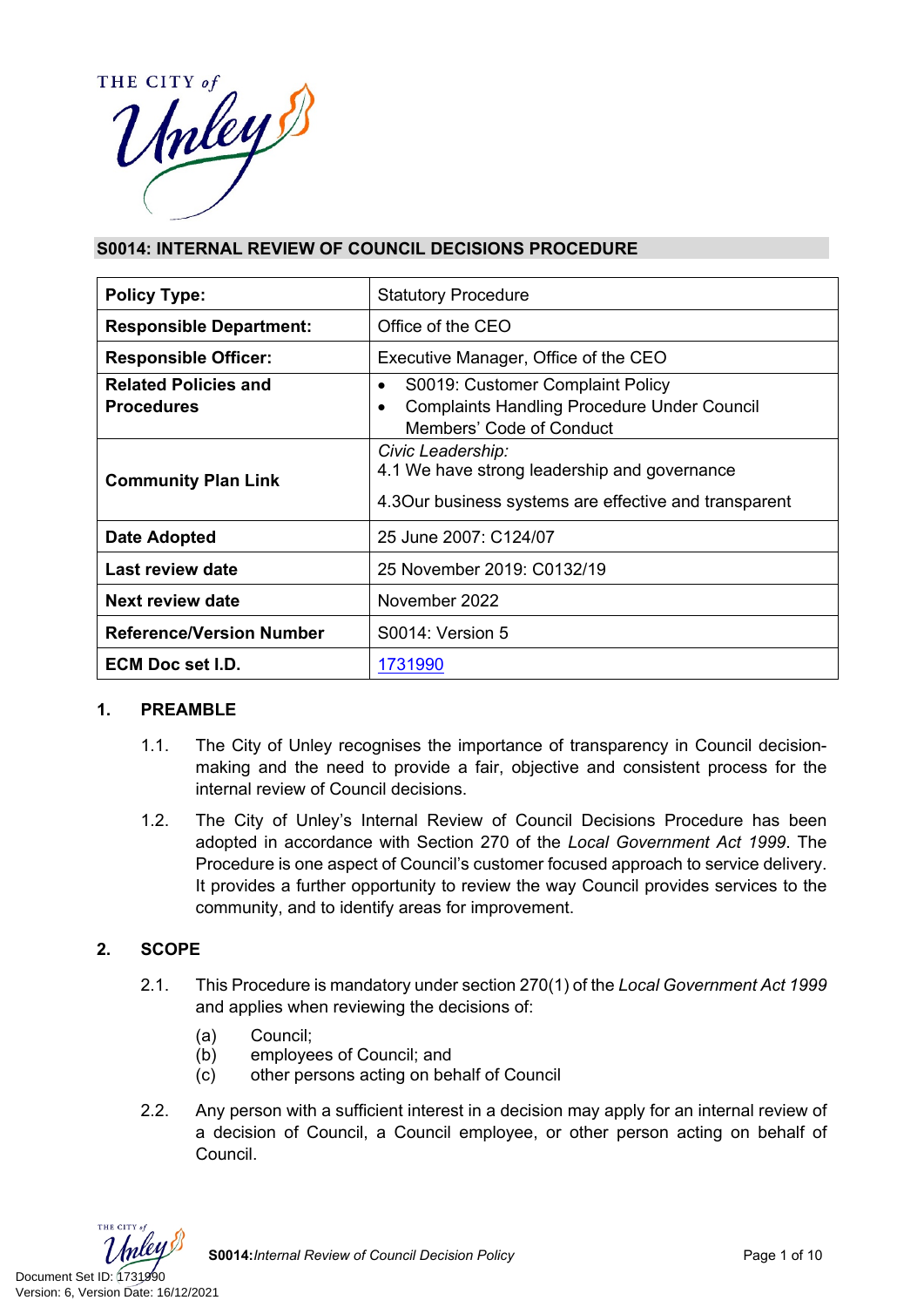2.3. The decision may include a Council policy, procedure, and access to a service or fee.

# 2.4. *Relationship with other Council Policies & Procedures*

- 2.4.1. Council also has a Customer Complaint Policy for dealing with complaints and requests for service. As a general rule, Council will promote that Policy with its associated procedures in the first instance as it offers the potential for immediate resolution.
- 2.4.2. A review of an operational matter should be directed in the first instance to the Customer Complaints Policy. Where simple resolution of a grievance cannot be achieved and a formal application for review is received, this Procedure is to be used.
- 2.4.3. An Internal Review of a Council Decision is the third tier in Council's complaints handling process, and will commence at the point where:
	- A request for the review of a Council decision is received; or
	- A complaint escalates from a Second Tier Review under Council's *Customer Complaint Policy*.

# 2.5. *Matters Outside the Scope of the Procedure*

- 2.5.1. The following matters will not be considered under this Procedure:
	- Other provisions in the *Local Government Act 1999* that prescribe appeal arrangements in certain circumstances. For example objections to valuations made by a Council and appeals against orders made to pursuant 254 of the Act (Power to make orders).
	- Other legislation, which has its own prescribed appeal procedures, including:
		- the *Development Act 1993*;
		- the Planning, Development and Infrastructure Act 2016;
		- the *Freedom of Information Act 1991*.
- 2.5.2. In addition, the Procedure will not apply when an alternative statutory process for review or appeal exists in other legislation.
- 2.5.3. While Council prefers to work with its customers to resolve requests for review quickly and effectively, an Applicant will always retain the right to seek other forms of resolution, such as contacting the Ombudsman<sup>1</sup>, an external authority, or taking legal action at any time.
- 2.5.4. Full cooperation with any such authority will be afforded as necessary, in order to resolve the matter as quickly as possible.

# **3. PURPOSE/OBJECTIVES**

- 3.1. The primary objectives of this Procedure are to:
	- (i) satisfy the mandatory requirements of Section 270(1) of the *Local Government Act 1999*;

THE CITY of

<sup>1</sup> *Note: As a general rule, the Ombudsman prefers that matters be addressed by Council in the first instance, unless that is not appropriate in the circumstances.*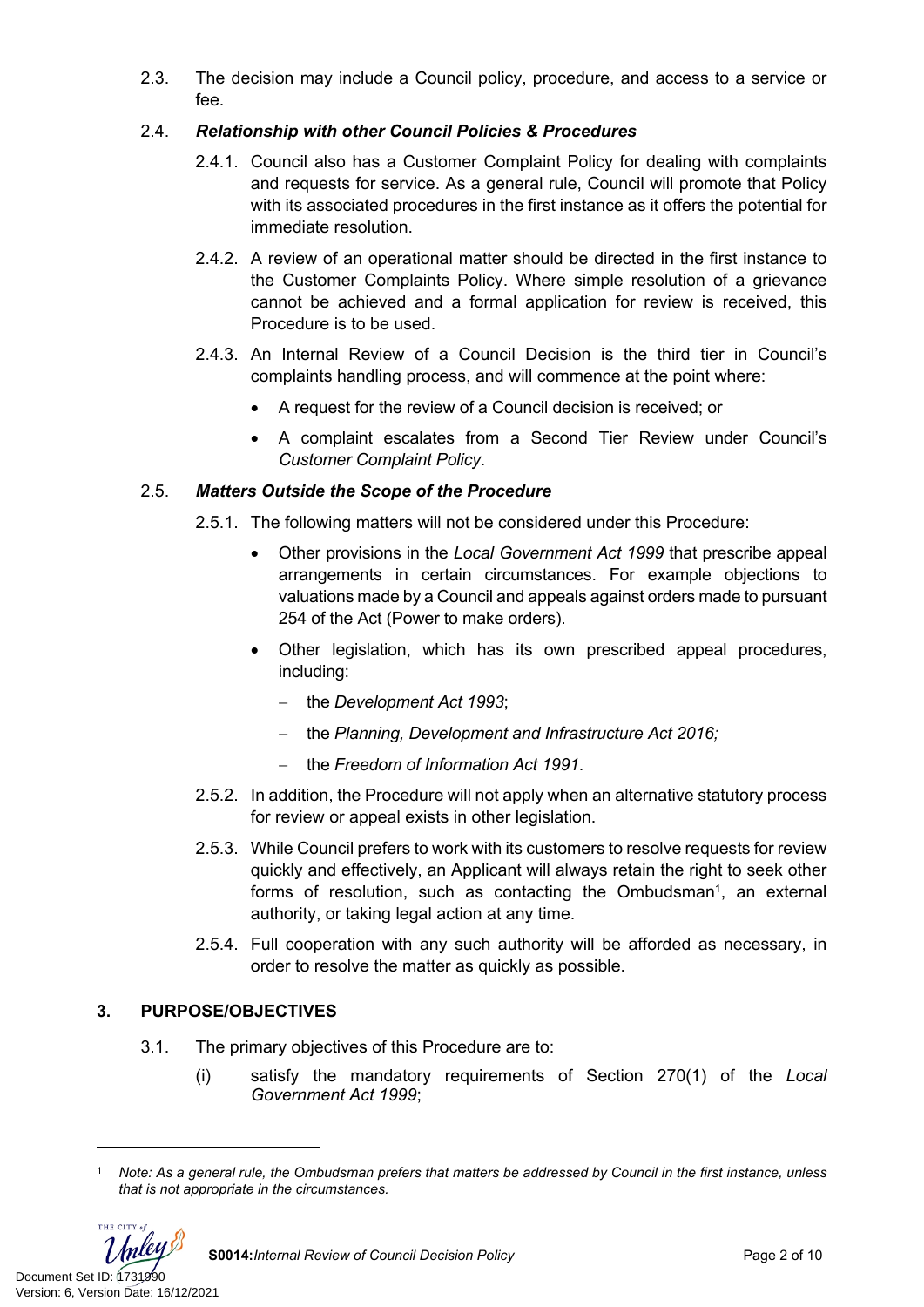- (ii) provide a fair, objective, and consistent procedure for the review of decisions of the Council, employees of Council, and other persons acting on behalf of the council;
- (iii) Where appropriate, use information obtained during the review to improve Council's decision making processes and service delivery.

# **4. DEFINITIONS**

- 4.1. **Applicant** is the party lodging the request for internal review and must have a sufficient interest in the matter. For example a resident, ratepayer, members of a community group, users of Council facilities and visitors to the area.
- 4.2. **Business Day** means a day when the Council is normally open for business (i.e. Monday to Friday, excluding public holidays).
- 4.3. **CEO** is the Chief Executive Officer of the Corporation of the City of Unley, or their delegate.
- 4.4. **Council** is the elected body of the Corporation of the City of Unley.
- 4.5. **Council Decision** is the original decision, the subject of the request for internal review, and either a:
	- (i) formal decision of the elected body of Council or a Council Section 41 Committee;
	- (ii) decision made under delegation by the Chief Executive Officer;
	- (iii) decision made under delegation by an Employee of Council, or
	- (iv) a decision made by other persons acting on behalf of Council.
- 4.6. **Decision Maker** is the Council, Chief Executive Officer, or person delegated, to assess the Internal Review Recommendation made by the Reviewing Officer, and make the Final Decision on the internal review.

The Decision Maker should make a new and independent decision that is not bound by the recommendations of the Reviewing Officer and must:

- (i) affirm the Council decision;
- (ii) vary the Council Decision; or
- (iii) make a new decision.
- 4.7. **Employee** includes a person employed directly by Council in a full-time, part time or casual capacity (whether that position is permanent or contractual) and a person providing services to, or on behalf of, the Council even though they may be employed by another party.
- 4.8. **Final Decision** is the final determination made by the Decision Maker in assessing the Internal Review of Decision.
- 4.9. **Internal Review Recommendation** is the report provided by the Reviewing Officer to the Decision Maker, setting out the scope, evidence considered, and assessment of the internal review request, and a recommendation to the Decision Maker.
- 4.10. **Reasonableness** is the appropriate standard or quality of decision-making that must be brought to bear when making an administrative decision.
- 4.11. **Reviewing Officer** is the Council officer, external person or sessional panel delegated by the Council or Chief Executive Officer to review the Council Decision and make an Internal Review Recommendation to the Decision Maker on the Council Decision. The Reviewing Officer will:

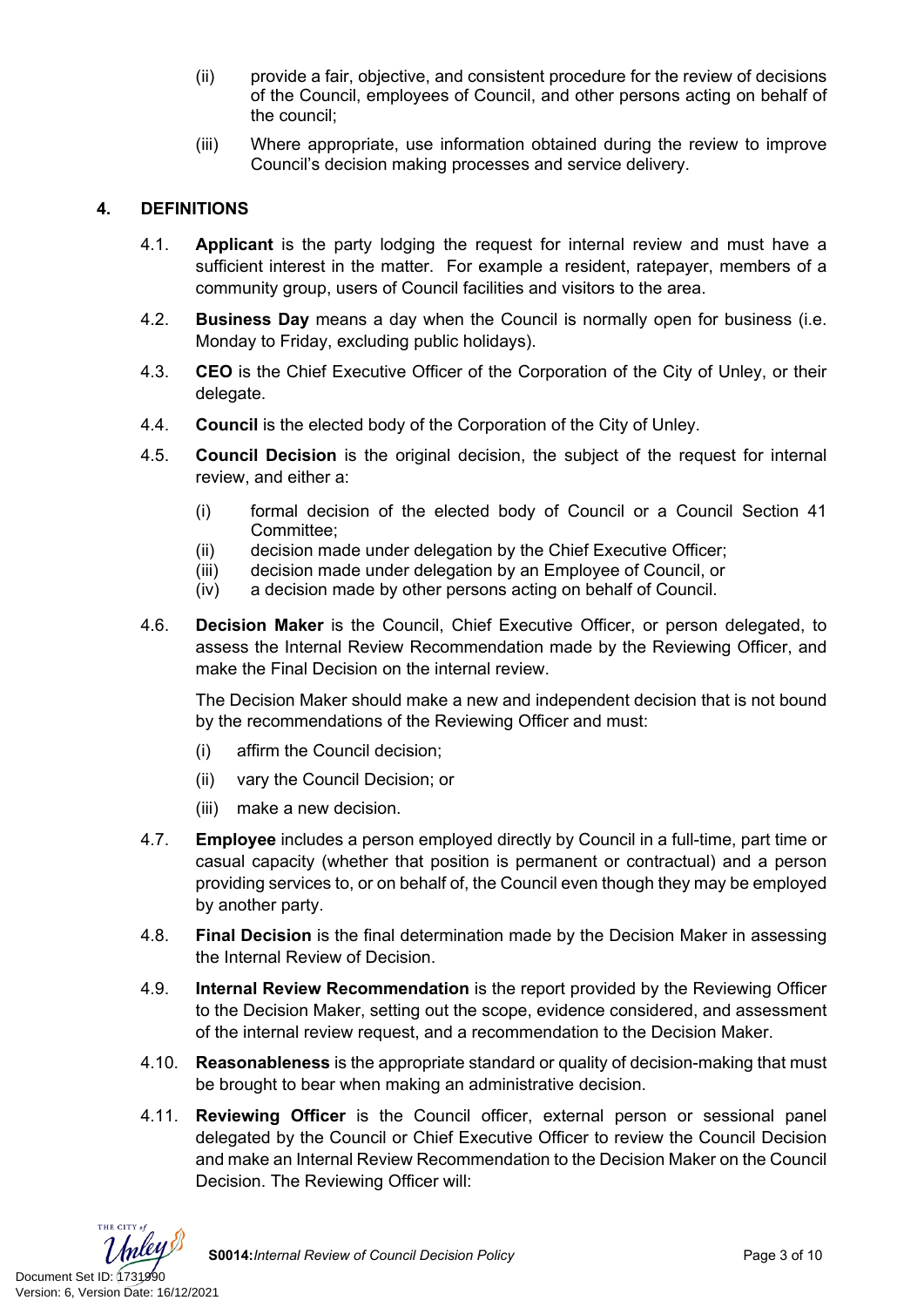- (i) not have been involved with the original decision; **and**
- (ii) be sufficiently independent of the original decision maker.
- 4.12. A **Vexatious Request** is any request:
	- (i) from an Applicant who has consistently, over a period of time, complained about minor or trivial matters;
	- (ii) that has previously been dealt with, and no new information has been provided by the complainant;
	- (iii) where the Applicant, or the person on whose behalf the request was made, does not have a sufficient personal interest in the matter raised in the complaint; **or**
	- (iv) that is frivolous or not made in good faith; **and**
	- (v) considered by the CEO having regard to all the circumstances of the request, that an investigation or the continuance of the investigation of the matter raised in the request, is unnecessary or unjustifiable

### **5. ROLES AND RESPONSIBILITIES**

- 5.1. Council has nominated the Chief Executive Officer as the officer responsible for receiving any Internal Review of Decision Requests, except where the application should be referred to the Mayor (per Clause 8.1 (ii)).
- 5.2. Once in receipt of an Internal Review of Decision Request, the Chief Executive Officer or Mayor may assign a Reviewing Officer to manage the internal review process. The Reviewing Officer cannot be the Decision Maker, unless a remedy can be reached without internal review, within their level of delegated authority.
- 5.3. The role of the Reviewing Officer is to:
	- (i) Explain the procedure to the Applicant and explore any alternative options to resolve the matter, such as alternative dispute resolution prior to an application for review;
	- (ii) Acknowledge receipt of the Application;
	- (iii) Ensure that the Application is recorded in the corporate record keeping system and captured for reporting purposes;
	- (iv) Outline the timeframes involved and the action to be taken in the first instance;
	- (v) Undertake a preliminary investigation to determine what (if any) actions have already been taken to try to resolve the matter, per clause 9;
	- (vi) Keep the Applicant informed of progress;
- 5.4. Ensure that adequate records of the review process and findings are produced and maintained.

# **6. INTERNAL REVIEW PRINCIPLES**

- 6.1. An internal review will examine the administrative process by which the Council Decision was made, not the decision itself. The review may or may not result in the disputed decision being reconsidered and overturned.
- 6.2. The internal review process will afford procedural fairness to ensure that all parties have the opportunity to express their point of view in relation to the decision under review, provide relevant information, and respond to issues raised.

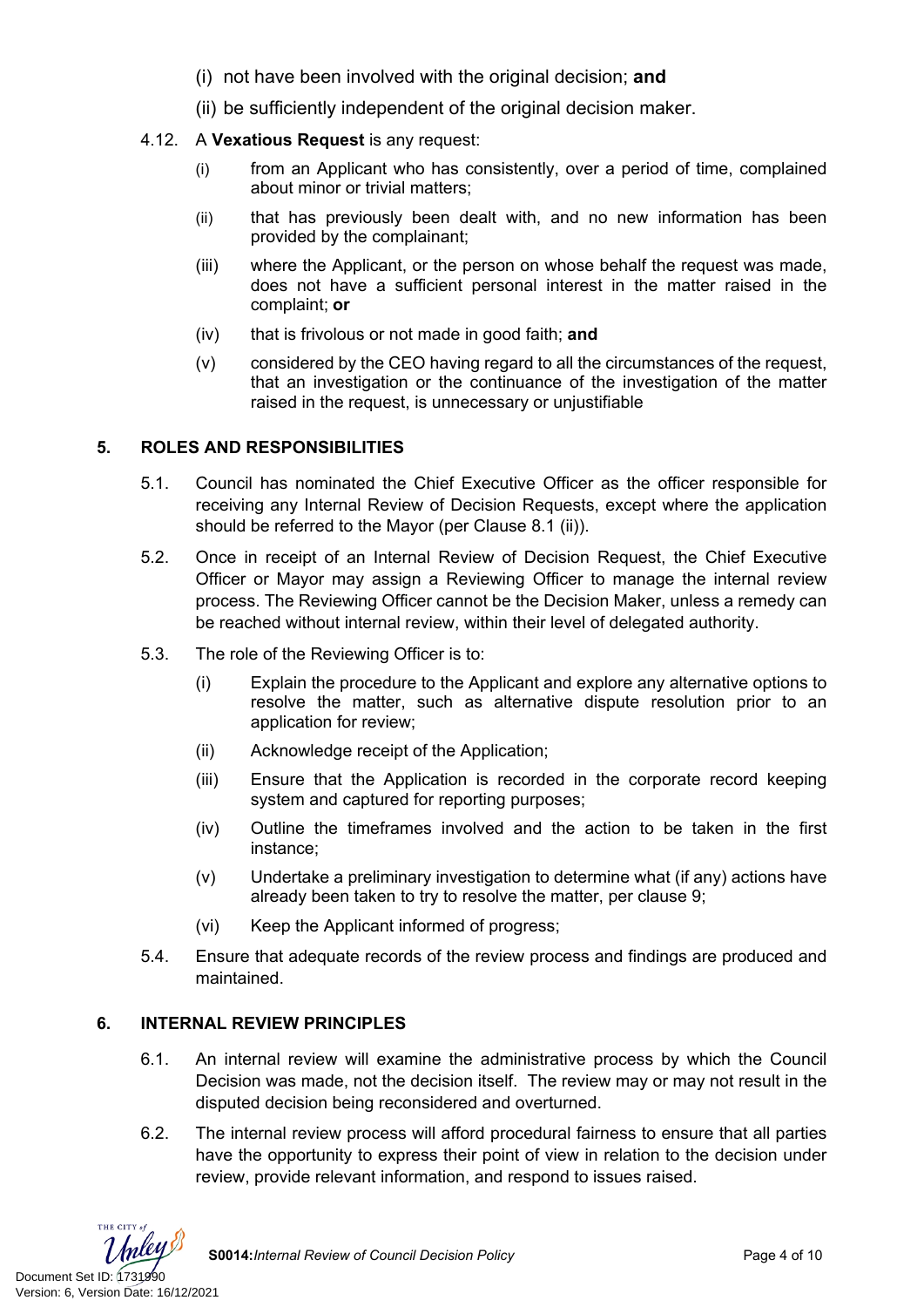- 6.3. All reasonable attempts will be made to review a decision quickly and efficiently.
- 6.4. The lodging of an Application will not automatically suspend or put on hold the subject of the review.

### **7. INTERNAL REVIEW OF DECISION REQUESTS**

7.1. A formal application for an internal review of a Council Decision must be made in writing, marked "Internal Review of Decision Request", and addressed to:

#### (i) **Chief Executive Officer**

If the request is for a review of a decision made by the Council as the elected body, or a decision made by an employee of the Council, or other person acting on behalf of Council, the application should be addressed to the Chief Executive Officer of the City of Unley; **or**

#### (ii) **Mayor**

If the request is for a review of a decision made by the Chief Executive Officer, the application should be addressed to the Mayor.

### 7.2. *Relevant Contact Details*

**7.2.1.** The relevant contact details for making an Internal Review of Decision Request are:

| Address | Internal Review of Decision Request |  |
|---------|-------------------------------------|--|
|         |                                     |  |

ATT: Chief Executive Officer, or Mayor City of Unley PO Box 1 UNLEY SA 5061

### **Email** [pobox1@unley.sa.gov.au](mailto:pobox1@unley.sa.gov.au)

RE: Internal Review of Decision Request ATT: Chief Executive Officer, or Mayor

- 7.3. An Internal Review of Decision Request :
	- (i) should use the attached "Internal Review of Decision Request " (**Form 1**);
	- (ii) must provide full details of the Council Decision for which the Applicant is seeking a review; and
	- (iii) must be lodged within six (6) months of the Council Decision being made.
	- (iv) A longer time limit may apply in particular cases. Acceptance of the request for review in these circumstances is at the discretion of the Chief Executive Officer, and will be assessed on a case-by-case basis.
- 7.4. The process for applying and participating in a review of a Council Decision is to be made as accessible as possible, with assistance provided if considered necessary. Assistance may include interpreter and/or translation services, assistance with writing the application, or ensuring ease of physical access to meeting rooms etc. If a person refuses assistance, that does not negate their right to proceed with the application.
- 7.5. The CEO, or Mayor where appropriate, will assess the application and determine the appropriate action. This may include direct referral of the matter to a Reviewing Officer, or to an external relevant authority, such as SAPOL, the Environment Protection Authority, or SafeWorkSA,.

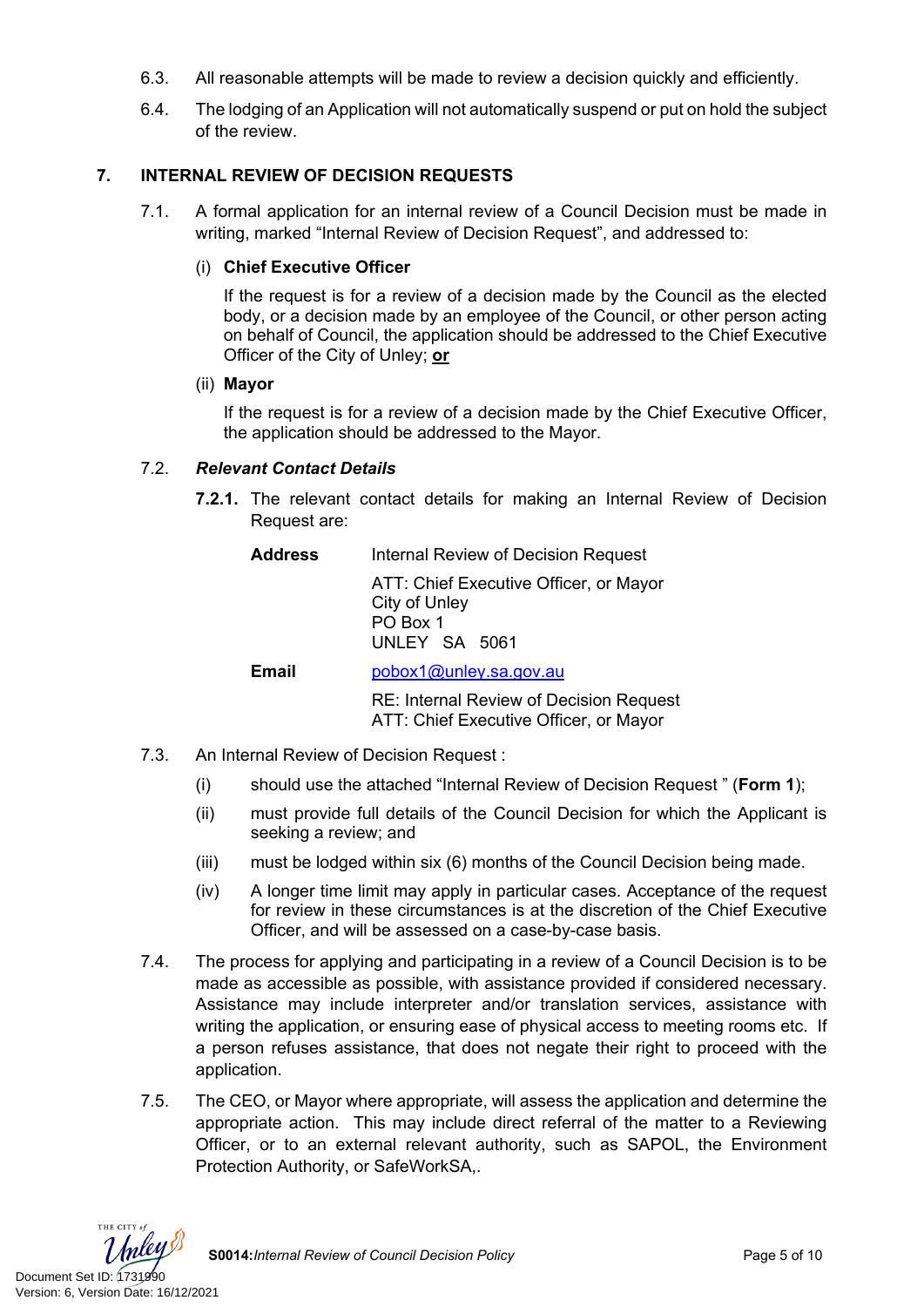- 7.6. Where there is a reasonable suspicion that the complaint involves corruption in public administration, serious or systemic misconduct in public administration, or serious or systemic maladministration then the matter **must** be reported to the Office of Public Integrity in accordance with the *Independent Commissioner Against Corruption Act 2012*.
- 7.7. There is no application fee for an internal review of Council Decision under section 270(1) of the *Local Government Act 1999*.

# **8. INITIAL ASSESSMENT OF REQUEST & OPTIONS FOR REFUSAL**

- 8.1. The Chief Executive Officer or Mayor will take receipt of an Internal Review of Decision Request and act as the Reviewing Officer, or may assign a Reviewing Officer to manage the internal review process and provide an **Internal Review Recommendation** to the Decision Maker.
- 8.2. Before conducting an internal review of the Council Decision, the Reviewing Officer will conduct an initial assessment of the application to determine if the matter will be reviewed, or if a remedy can be reached without internal review, within their level of delegated authority.
- 8.3. Following an initial assessment, the Reviewing Officer may refuse to consider an Internal Review of Decision Request in accordance with Section 270(4) of the *Local Government Act 1999* if:
	- 8.3.1. The application is made by an employee of the Council and relates to an issue concerning their employment; or
	- 8.3.2. It appears that the application is frivolous or vexatious; or
	- 8.3.3. The Applicant does not have a sufficient interest in the matter.
- 8.4. The Reviewing Officer may also refuse to consider an application where:
	- 8.4.1. The matter is currently under consideration by any other authority or agency with statutory appeal powers, or where other review processes are available;
	- 8.4.2. The application relates to decisions of Council that are set out in the Council's Annual Business Plan and Budget; or
	- 8.4.3. The application relates to decisions of Council made in accordance with the *Development Act 1993* and *Development Regulations 2008, Planning, Development and Infrastructure Act 2016,* or the City of Unley Development Plan.

# 8.5. *Elected Members*

- 8.5.1. When exercising their statutory duties, Elected Members may not use the grievance process provided under Sections 270(1) and 271 of the *Local Government Act 1999*.
- 8.5.2. To attempt to do so would be considered a vexatious request, as the *Local Government (Procedures at Meetings) Regulations 2013* provide Elected Members with the opportunity for a rescission motion to alter a decision of Council.

# 8.6. *Rates or Service Charges*

8.6.1. Pursuant to Section 270(2)(ca) of the *Local Government Act 1999*, where the application for review relates to the impact that any declaration of rates or

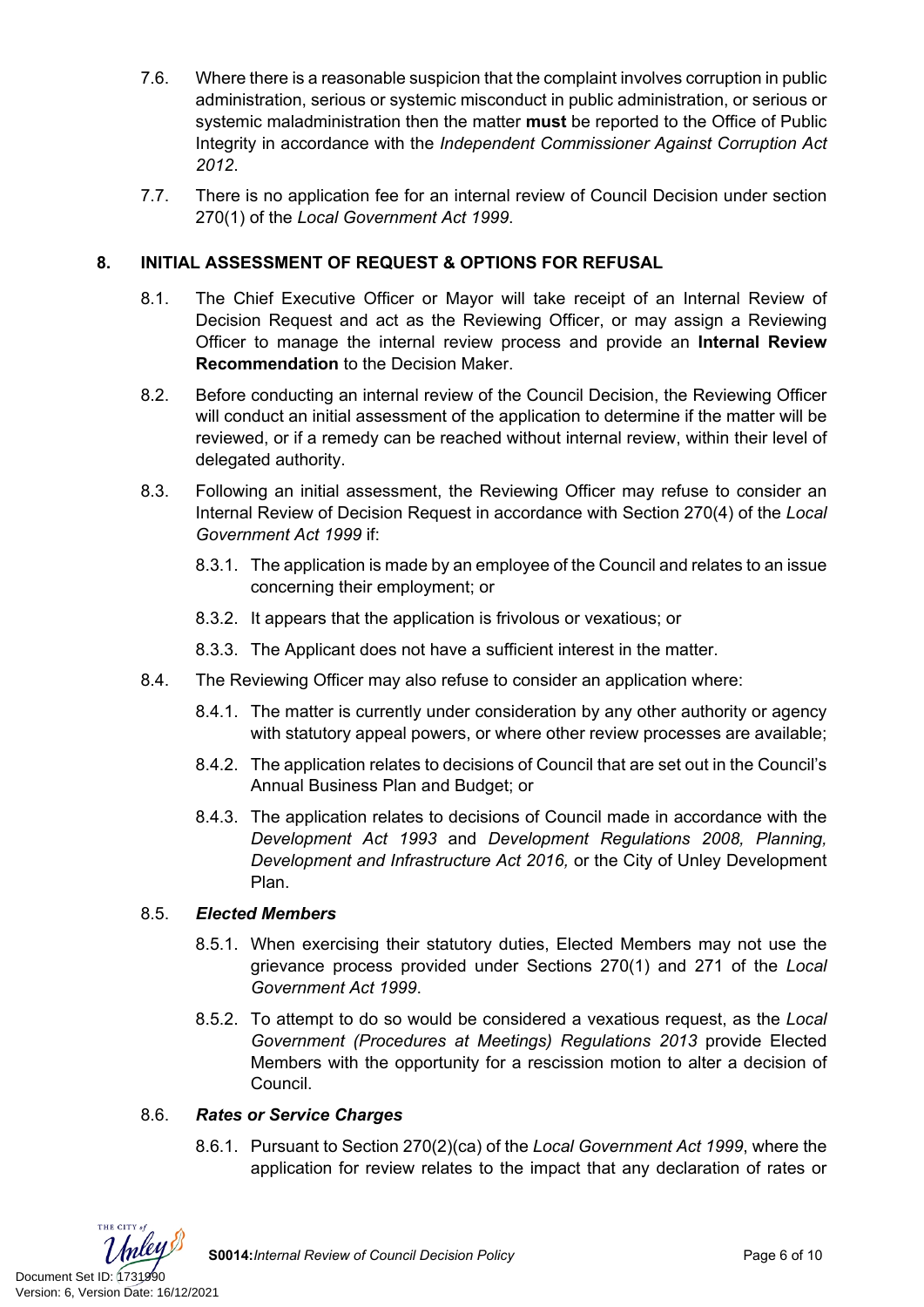service charges may have had on ratepayers, the Council will ensure the application for internal review is dealt with promptly, and, if appropriate, addressed through the provision of relief or concessions under that Act.

8.6.2. It is important to note that section 270(9) of the Act provides as follows:

*The right of a council to recover rates is not suspended by an application for the provision of some form of relief or concession with respect to the payment of those rates (but a council may then, if appropriate in view of the outcome of the application, refund the whole or a part of any amount that has been paid).*

- 8.7. Internal Review of Decision Requests are to be formally acknowledged within three (3) **Business Days** of receipt, including advice to the Applicant about the anticipated review process and time line.
- 8.8. In most cases requests for review will be considered and determined within 28 **Business Days** of formal acknowledgement. However, in some circumstances the review process may take longer due to the nature and complexity of the application. The Reviewing Officer will contact the Applicant to advise of the circumstances and revised date for receiving the response.
- 8.9. The Applicant will be encouraged to participate co-operatively in the review process.
- 8.10. The Applicant will be kept informed about the progress of the review by their preferred method of contact (i.e. email, letter, text, or telephone).
- 8.11. In undertaking the internal review, the Reviewing Officer will review the Council Decision to ensure that the original decision making process had regard to the following:
	- (i) The original decision maker had the power to make the Council Decision;
	- (ii) All matters relevant to the decision were considered and were not influenced by extraneous factors;
	- (iii) The process was free from bias;
	- (iv) The original decision maker did not exercise a discretion or power in bad faith, or for an improper purpose;
	- (v) The Council Decision was made on facts and evidence;
	- (vi) The Council Decision was reasonable;
	- (vii) Any relevant legislation, policies or procedures were considered; and
	- (viii) The decision maker did not exercise a discretionary power at the direction of another person.

#### 8.12. *Opportunity to provide additional information:*

- 8.12.1. Throughout the review process, the Reviewing Officer may (if deemed appropriate) invite the Applicant to provide further information to assist in understanding the Applicant's concerns, the issue(s) to be investigated, and the outcome or remedy sought.
- 8.12.2. Applicants are able to supply information relevant to the initial application at any time during the review process. However, if the additional information is determined to be of a different nature, the Applicant will be advised of the need to submit a separate application for an Internal Review of Decision Request.

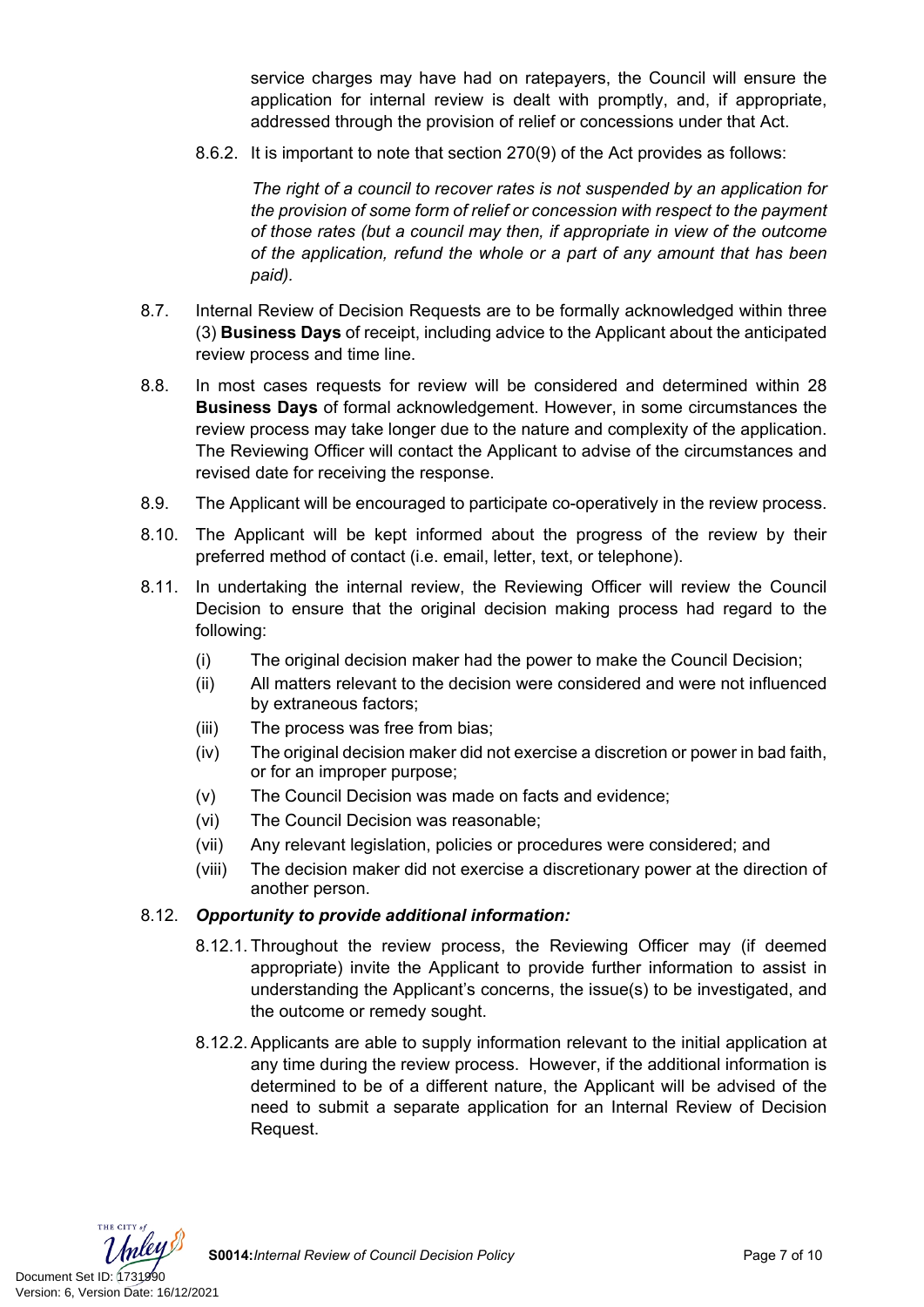- 8.13. Once the matter has been reviewed by the Reviewing Officer, an **Internal Review Recommendation** will be provided to the Decision Maker. The Decision Maker will assess the Recommendation, and make a determination to:
	- (i) affirm the Council Decision;
	- (ii) vary the Council Decision; or
	- (iii) make a new decision.

### 8.14. *Council as the Decision Maker*

- 8.14.1. Where Council is the Decision Maker, the Chief Executive Officer, or Mayor in consultation with the Chief Executive Officer, will appoint an external Reviewing Officer to undertake the internal review and provide the Internal Review Recommendation.
- 8.14.2. The Chief Executive Officer, or Mayor, will prepare a report to Council attaching the Internal Review Recommendation and all relevant information about the original decision being reviewed.
- 8.14.3. Matters to be referred to Council as the Decision Maker include:
	- (i) A decision made by formal resolution of Council;
	- (ii) A decision or recommendation made by a Section 41 Council Committee;
	- (iii) A decision made by the CEO;
	- (iv) Civic and ceremonial matters; and
	- (v) Any other matters at the discretion of the CEO.
- 8.14.4. Once the meeting of Council to determine the matter has been scheduled, the Applicant will be advised of the date that the report will be presented.
- 8.15. The Applicant will be informed in writing of the outcome of the review within five (5) Business Days of the Final Decision being made.
- 8.16. While there is no statutory requirement to give reasons for a decision, Council may provide reasons for the decision of the Decision Maker where practicable. Council will aim to give reasons to explain the outcome where:
	- (i) A decision is not in accordance with the adopted policy;
	- (ii) A decision is likely to detrimentally affect rights or interests of individuals (or organisations) in a material way;
	- (iii) Conditions are attached to any approval, consent, permit, licence or other authorisation.

### **9. PROCEDURAL FAIRNESS**

- 9.1. Council will observe the principles of procedural fairness (or natural justice) when exercising its statutory powers that could affect the rights and interests of individuals.
- 9.2. Procedural fairness involves:
	- 9.2.1. the hearing rule providing people likely to be adversely affected by decisions an opportunity to:
		- present their case;
		- have their response taken into consideration before the decision is made.
	- 9.2.2. **the bias rule** ensuring that the Reviewing Officer is independent, **free from bias** and does not have a personal interest in the outcome, and

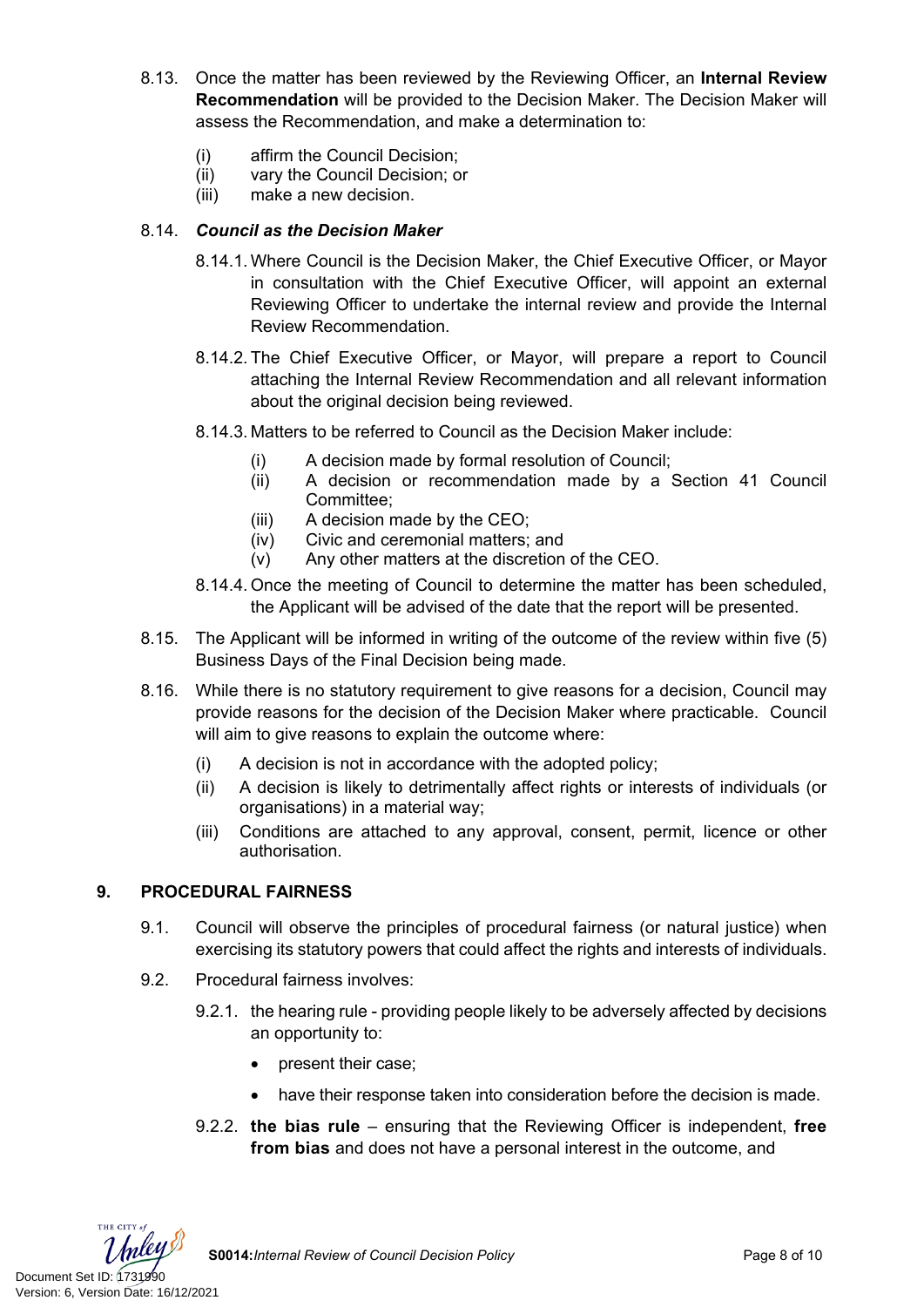9.2.3. **the evidence rule -** acting only on rational evidence that is logically capable of supporting the facts.

### **10. REMEDIES**

- 10.1. Where the review of a decision upholds the Applicant's grievance an appropriate remedy or response will be determined which is consistent and fair for both Council, the Applicant and in the public interest. The remedy will be proportionate and appropriate to the matter.
- 10.2. The range of outcomes includes:

10.2.1. An explanation;

10.2.2. Mediation, conciliation, or neutral evaluation;

10.2.3. A change of policy, procedure or practice;

10.2.4. A correction of misleading records;

10.2.5. Disciplinary action; and

10.2.6. Referral of a matter to an external agency for further investigation or prosecution.

# **11. CONFIDENTIALITY**

- 11.1. The details of any request for internal review will be kept confidential as far as practicable. When no longer practicable, the applicant will be advised.
- 11.2. The applicant will be encouraged to observe confidentiality as this is likely to achieve the fairest result for all concerned.
- 11.3. The Applicant's personal information will be used by the Reviewing Officer in relation to investigating and reviewing the application.
- 11.4. Only relevant parties will be involved in the internal review process.
- 11.5. Where a request for review is referred to the Elected Council for determination, the Council may consider the matter in confidence where it is lawful and appropriate to do so, subject to there being relevant grounds under section 90(3) of the *Local Government Act 1999*.
- 11.6. If the application is referred to the Ombudsman, the council will share any relevant information relating to the application with the Ombudsman's office in accordance with the *Ombudsman Act 1972*.
- 11.7. Information contained within the application may be accessible under the *Freedom of Information Act 1991*.

# **12. RECORD KEEPING**

- 12.1. The Reviewing Officer must keep written records of interviews and the process undertaken.
- 12.2. Records must be factual and objective.
- 12.3. Records must be securely stored and lodged in Council's records management system and in compliance with the *State Records Act 1997*.
- 12.4. Only those persons with a genuine need to view the material will be allowed access to the records.

THE CITY of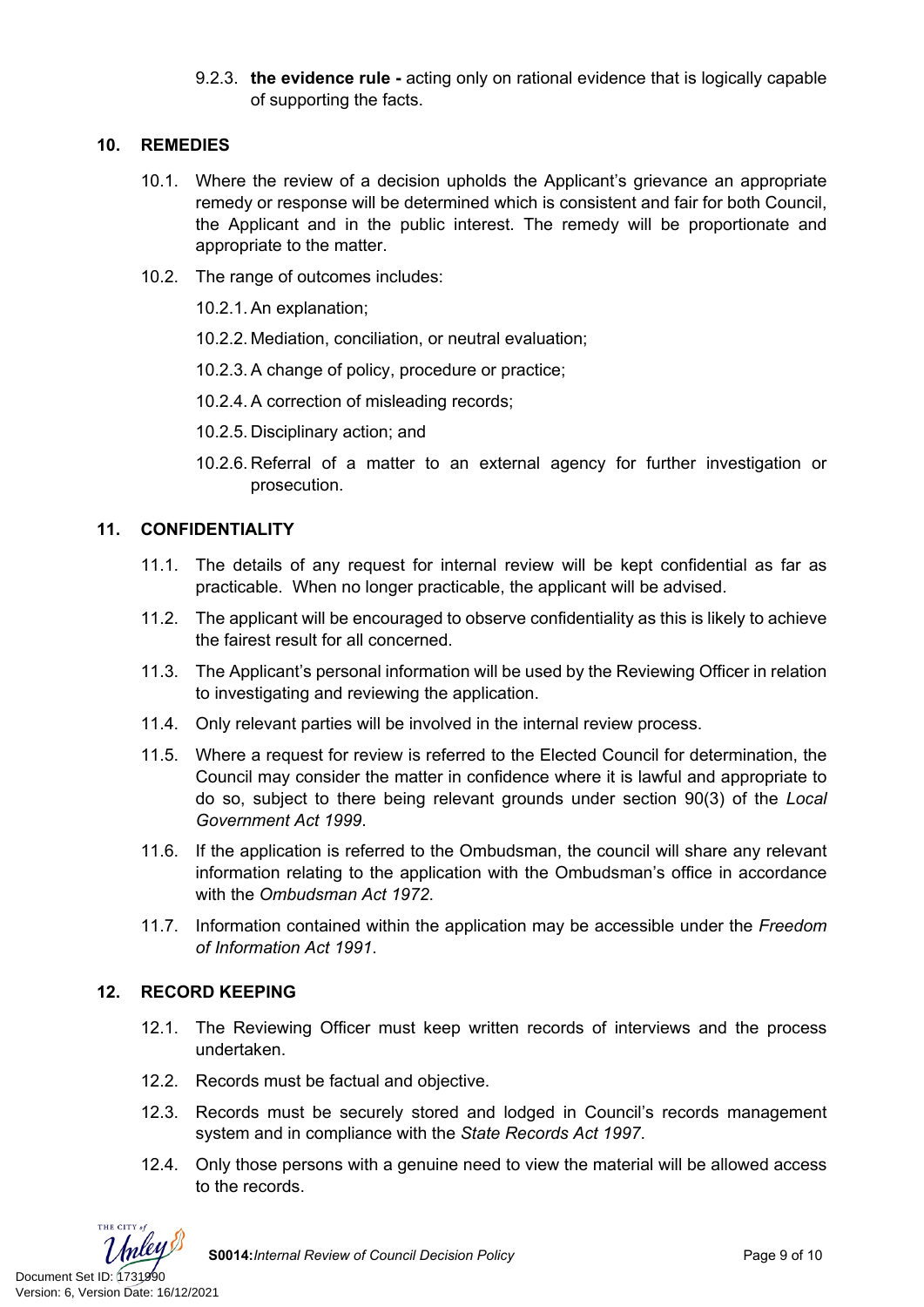### **13. ANNUAL REPORTING**

13.1. In accordance with section 270(8) of the *Local Government Act 1999*, the Council will, on an annual basis, initiate and consider a report that relates to:

13.1.1. The number of applications for review made under this section, and

13.1.2. The kinds of matters to which the applications relate; and

13.1.3. The outcome of the applications made under this section; and

13.1.4. Such other matters as may be prescribed by the Regulations under the Act.

### **14. POLICY DELEGATIONS**

14.1. Nil

### **15. LEGISLATION**

- 15.1. The procedure is mandatory under section 270(1) of the *Local Government Act 1999*.
- 15.2. Other legislation:
	- *Freedom of Information Act 1991*
	- *Independent Commissioner Against Corruption 2012*
	- *Ombudsman Act 1972*
	- *State Records Act 1997*

### **16. AVAILABILITY OF POLICY**

16.1. The Policy is available for public inspection during normal office hours at:

The Civic Centre,

181 Unley Road, Unley SA 5061.

A copy may be purchased for a fee as determined annually by Council.

It is also available for viewing, download and printing free of charge from the Council's website [www.unley.sa.gov.au](file:///C:/Users/dvonwald/AppData/Local/Microsoft/Windows/INetCache/Content.Outlook/3K0LT0PM/www.unley.sa.gov.au).

### **17. DOCUMENT HISTORY**

| <b>Date</b>    | <b>Ref/Version No.</b> | <b>Comment</b> |
|----------------|------------------------|----------------|
| 25 June 2007   | C124/07:V1             |                |
| 28 May 2012    | C420/12:V2             |                |
| 26 May 2014    | C1148/14:V3            |                |
| 27 March 2017  | C800/17: V4            |                |
| 26 August 2019 | CO132/19: V5           |                |

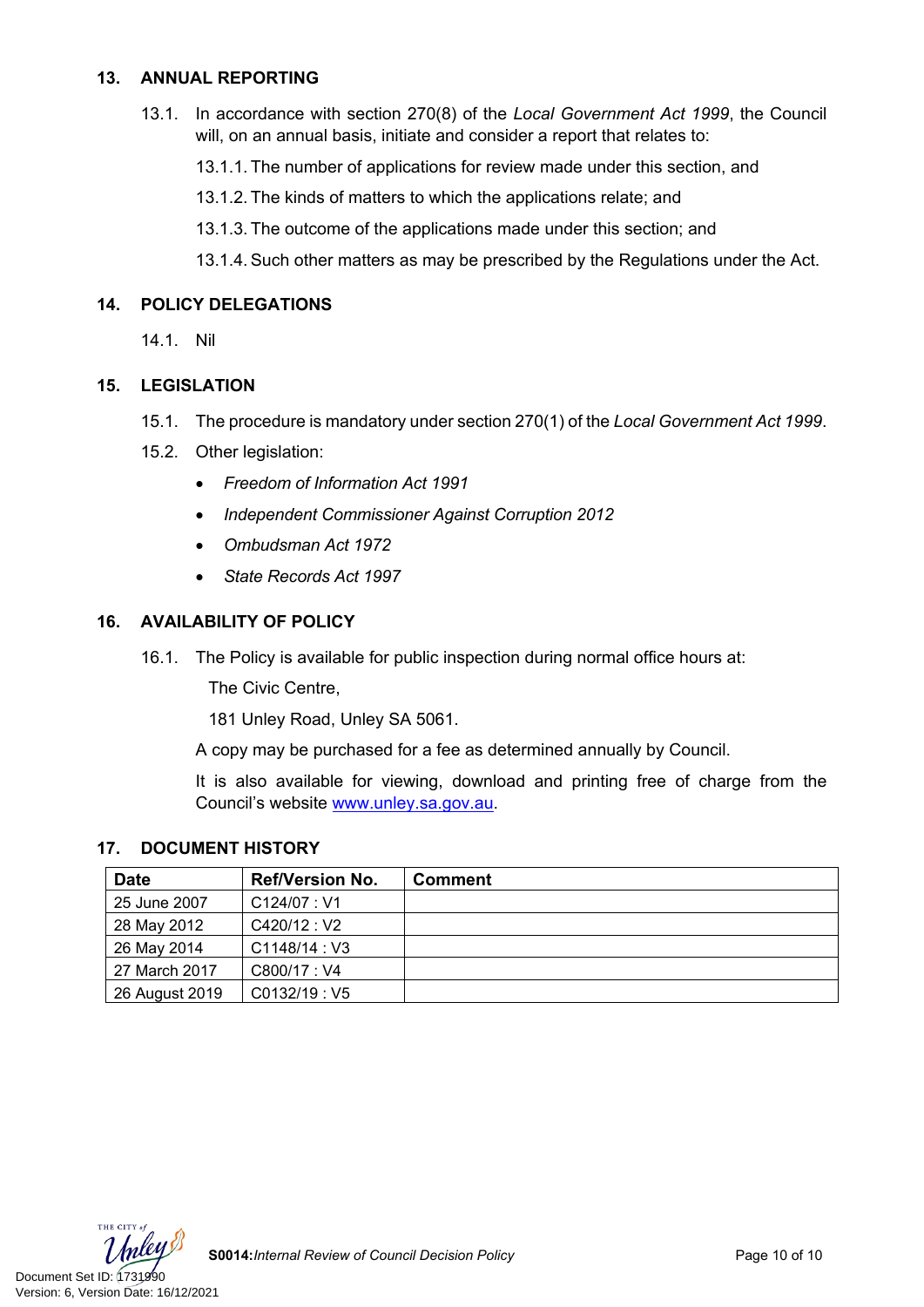| THE CITY of | Inley |
|-------------|-------|
|             |       |
|             |       |

# *Form 1 INTERNAL REVIEW OF DECISION REQUEST*

*Local Government Act 1999*

# **APPLICANTS DETAILS:**

| <b>Applicant Name:</b>             |  |  |  |
|------------------------------------|--|--|--|
| <b>Telephone Number:</b>           |  |  |  |
| Email:                             |  |  |  |
| <b>Address:</b>                    |  |  |  |
|                                    |  |  |  |
| <b>Date of Application:</b>        |  |  |  |
| <b>Preferred means of contact:</b> |  |  |  |

Pursuant to Section 270 of the *Local Government Act 1999*, an application for review must be accompanied by payment of a prescribed fee of **\$20.00.**

# **DECISION TO BE REVIEWED**

Please provide all relevant details, such as the date of the decision, the name of the staff member or department, and any previous contact with Council about this matter. (Attach additional pages if required)

**Date of Decision: / /**

THE CITY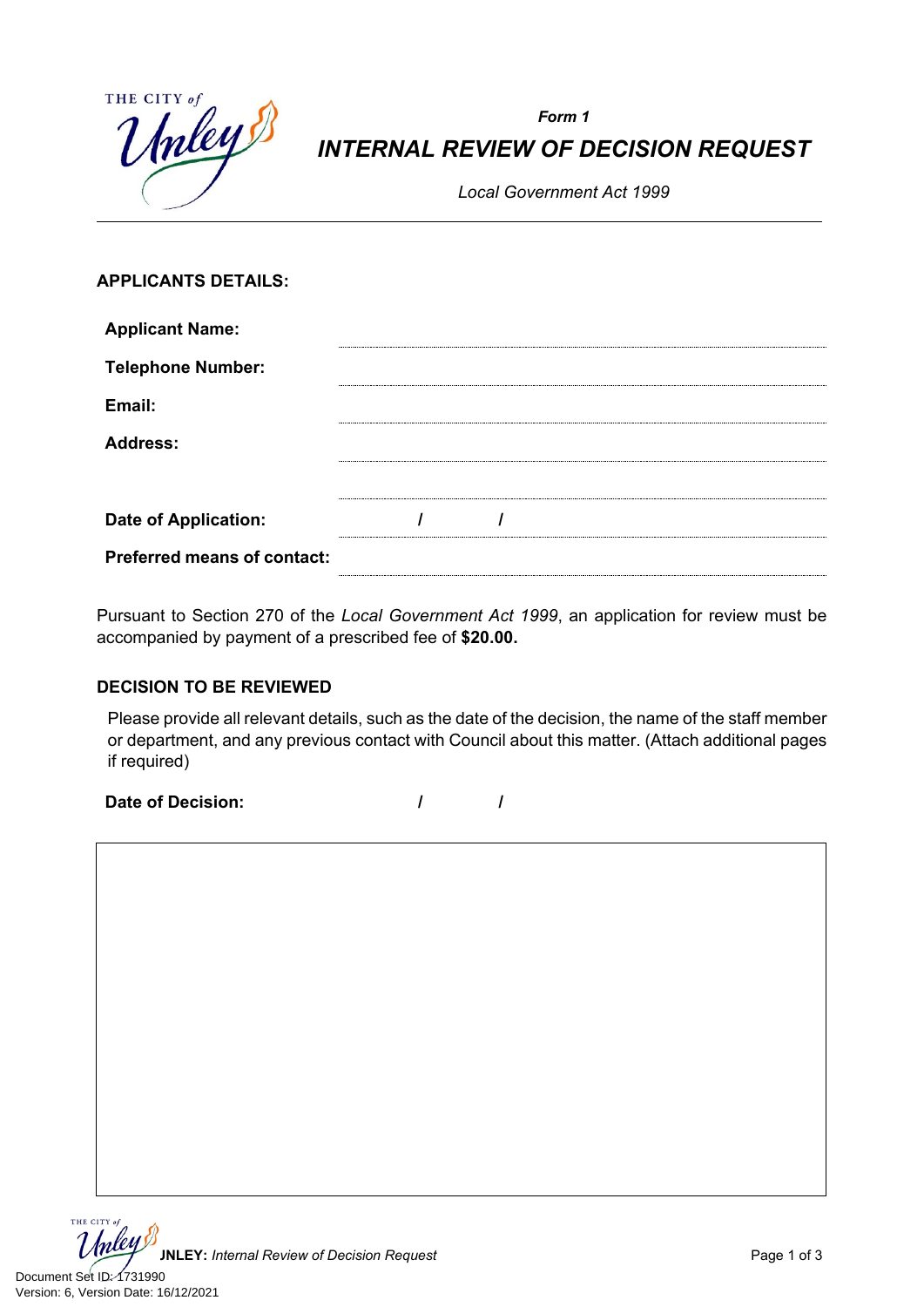

*Form 1 INTERNAL REVIEW OF DECISION REQUEST*

*Local Government Act 1999*

# **Reasons for Review Request:**

**Resolution Sought:**



Document Set ID: 1731990<br>Version: 6, Version Date: 16/12/2021

**CITY OF UNLEY:** Internal Review of Decision Request **Page 2 of 3** Page 2 of 3